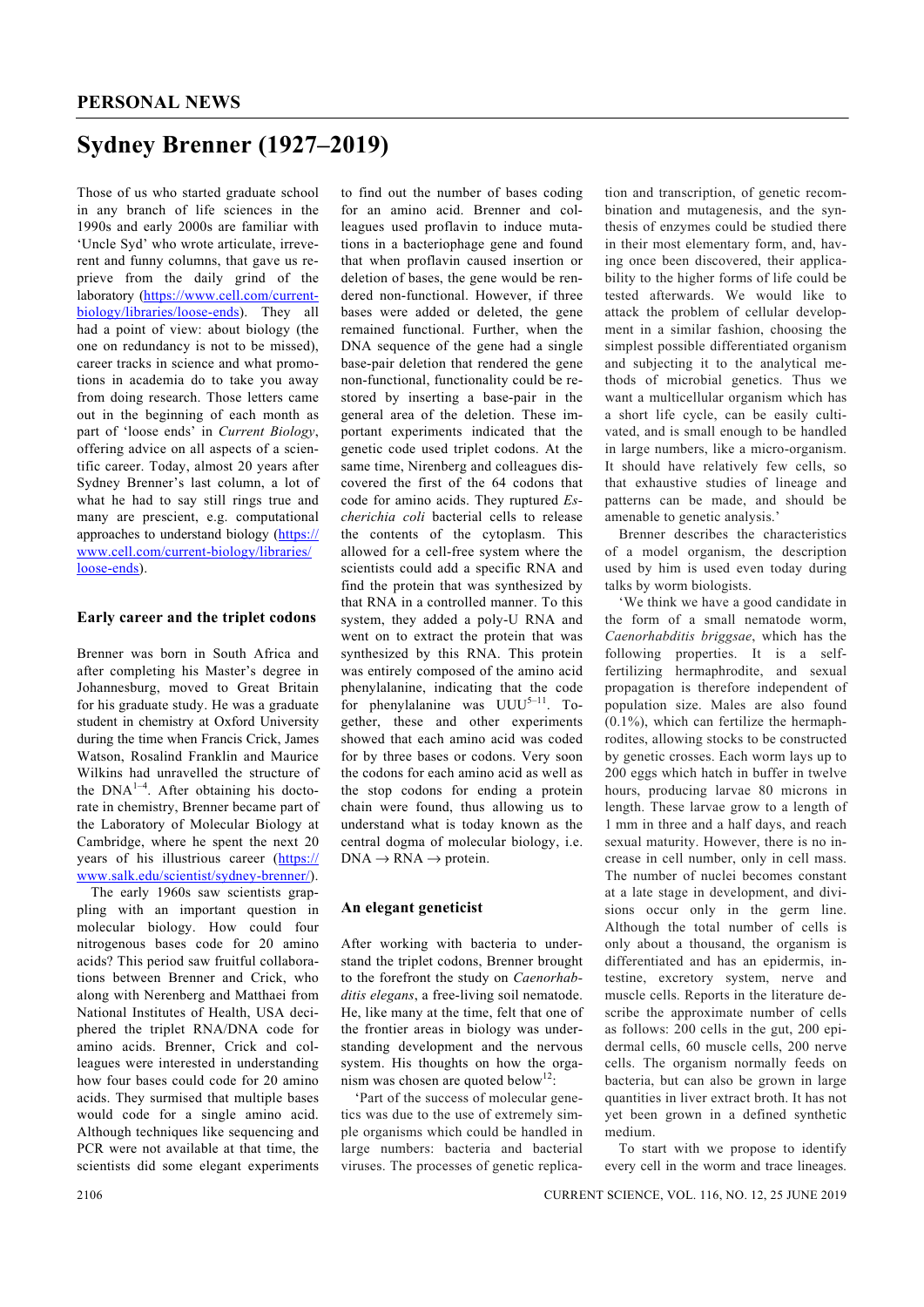We shall also investigate the constancy of development and study its control by looking for mutants.'

 Although the above quote refers to *C. briggsae*, in due course *C. elegans* was selected as the preferred organism. Thus, this was almost a textbook case of an organism waiting to be chosen for genetic studies.

 *C. elegans* had been previously studied in the 1940s by Victor Nigon and Ellsworth Dougherty<sup>13</sup>. However, it reached its current status of the model organism of choice for neurobiologists, geneticists and cell biologists thanks to Brenner. He embarked on the project of working out the genetics and other cell biological aspects of this small roundworm<sup>14</sup>. He led from the front in isolating mutants<sup>15</sup>, being part of the reconstruction of the entire nervous system (still the only organism for which it has been achieved)<sup>16–18</sup>, and finally being part of recognizing the value of a physical map<sup>19</sup>.

 Brenner along with a number of colleagues studied many aspects of neuronal development and propagated the use of this system in multiple parts of the world, including England, parts of Europe, many parts of USA and India. His work along with that of his colleagues John Sulston and Robert Horvitz, who worked on detailing the cell lineage of the organism and on programmed cell death during development of *C. elegans*, resulted in a Nobel Prize in Physiology or Medicine in 2002. During his Nobel lecture titled 'Nature's gift to science', Brenner spoke about how choosing the right organism for one's research is as important as the research question. He went on to pay tribute to *C. elegans* and spoke about how genetics together with cell-biological approaches in this nematode could allow scientists to study how genes allow for specification of complex structures $20$ 

## **Indian connections**

Towards the early 1990s, Brenner became interested in the small genome size of the vertebrate *Fugu rubripes* (pufferfish). He was involved in sequencing the genome of this fish with colleagues in Singapore and Cambridge. Brenner became associated with the Institute of Molecular and Cell Biology (now IMCB-A\*STAR) at Singapore in the mid 1990s,

where he collaborated extensively with Byrappa Venkatesh (who also spent a few years as a postdoc with Brenner at Cambridge) to sequence parts of the pufferfish genome<sup>21</sup>. Brenner used to spend weeks visiting and talking to researchers, including students and postdocs in the corridors of IMCB. He became an honorary citizen of Singapore and started pursuing his interests in evolutionary studies there. He continued to visit and live in Singapore for the next two and a half decades until his demise. In fact, he coauthored a paper on lamprey evolution from Singapore at the age of 90 (ref. 22).

 Apart from Venkatesh, three Indian academics worked with Brenner at the LMB. Anand Sarabhai did his Ph D under Brenner in the 1960s. He worked on termination of polypeptide chains with Dick Epstein and Sydney Brenner<sup>23,24</sup>. He also went on to define the properties of the region between the stop codon of one gene and the start codon of the next gene in operons<sup>25</sup>. Padmanabhan Babu spent three years with Brenner at LMB, during which time he isolated mutations in *C. elegans* using phosphorous-32 (ref. 26). One of the mutants he isolated, *lin-4*, was important in cell lineage studies in the worm<sup>27</sup>. Babu went on to study worms in the late seventies and early eighties at Tata Institute of Fundamental Research (TIFR), Mumbai. According to Babu, Brenner was an encouraging mentor and was happy to have him move with the worm to TIFR, where he already knew and was in constant touch with Obaid Siddiqi. After Babu, R.

N. Singh from India went to work at Cambridge, with John White and John Sulston. Now there are about a dozen *C. elegans* laboratories in India that study different aspects of development, cell biology as well as neurobiology.

 Brenner was in touch with a subset of leaders of the biology community in India and visited the country multiple times. Obaid Siddiqi (founder of the Molecular Biology Unit at TIFR, Mumbai), Anand Sarabhai, Pushpa M. Bhargava (founding Director of CSIR-Centre for Cellular and Molecular Biology, Hyderabad) and others met with Brenner often, and some of their correspondence can be found at the Cold Spring Harbor archives and The Wellcome Library archives. In the early 1970s Brenner visited TIFR, Mumbai and interacted with the scientists there (Figures 1 and 2). In fact, his greatest impact on Indian biology seems to have been at the small Molecular Biology Unit at TIFR, where a significant number of scientists turned their attention to neurobiology that continues to remain a strong area of research to this day. In 2002, Brenner visited biotech and other technology-oriented companies in India, sponsored by Singapore government organizations. He also visited research institutions like the Centre for Human Genetics, Bengaluru, TIFR, Mumbai and National Centre for Biological Sciences (NCBS-TIFR), Bengaluru. Sharat Chandra (Director, CHG) remembers hosting Brenner at CHG, where he delivered the David Hungerford Memorial Lecture in 2005 (Figure 3). The



**Figure 1.** Sydney Brenner with Obaid Siddiqi and Anand Sarabhai at TIFR, Bombay. Courtesy: P. Babu and K. VijayRaghavan.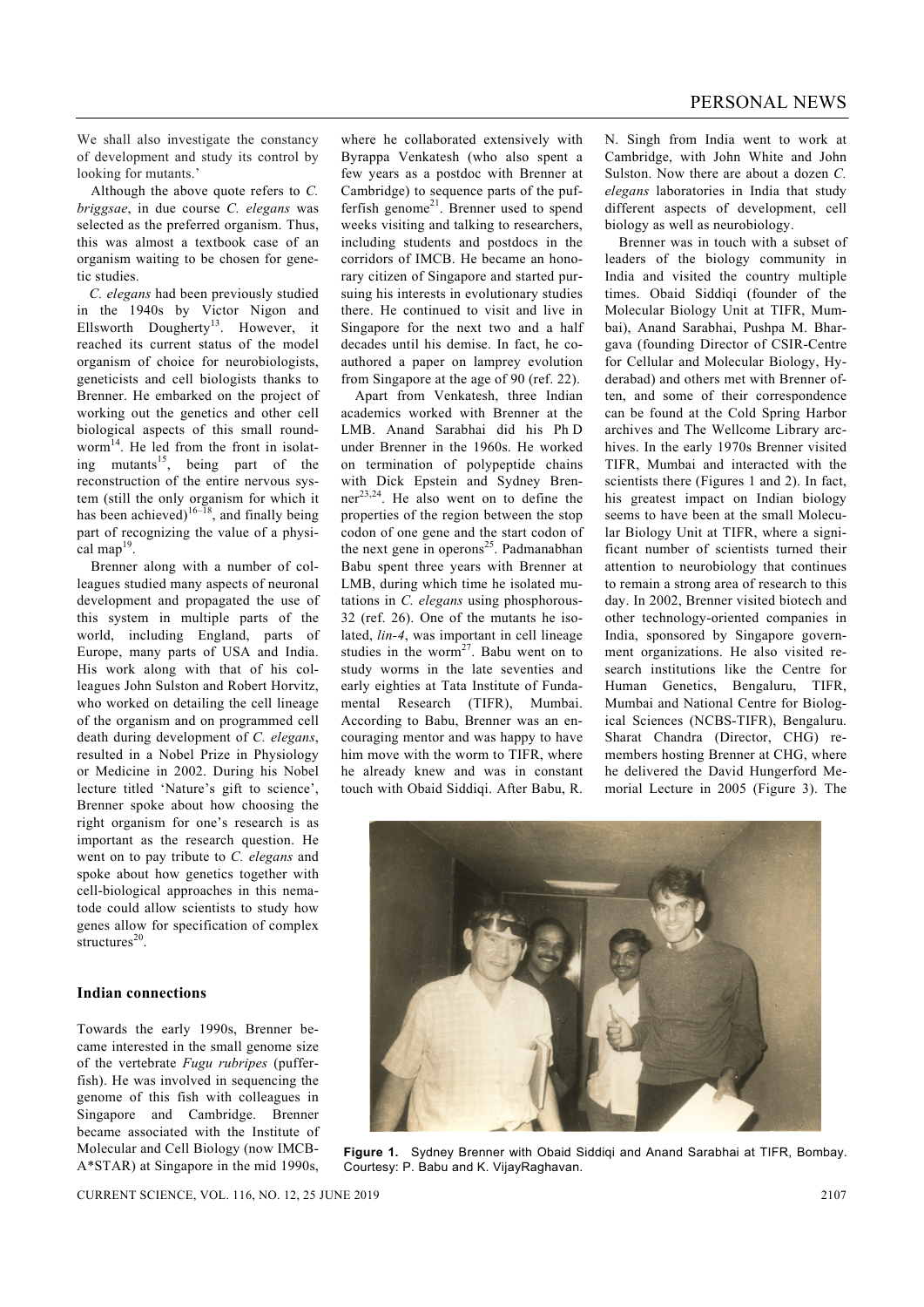past few decades saw Brenner becoming interested in theoretical biology, a subject on which he gave many talks. As recently as 2012, he delivered a lecture on the architecture of biological complexity at the International Centre for Theoretical Sciences (ICTS-TIFR), Bengaluru.

 K. VijayRaghavan (Principal Scientific Advisor to the Government of India) shared his impressions on Brenner's influence on Indian science: 'Sydney Brenner's association with India goes back to a time well before his first visit to the Molecular Biology Unit of the Tata Institute of Fundamental Research. In the efforts to decipher the genetic code, Brenner (whose collaborators at the time included Anand Sarabhai from India) was competing with Alan Garen and Obaid Siddiqi. Garen commented, crtically but with effusive praise, on Brenner about the latter's use of the "Occam's broom"<sup>28,29</sup>. Siddiqi's stay in Alan Garen's laboratory after his Ph D with Guido Pontecorvo allowed him to get to know all the leaders of the new field of molecular biology. On returning to India to start the Molecular Biology Unit, Obaid invited them to teach course29 in Bombay. Brenner visited at least once, perhaps twice in the 1960s– early 1970s. These visits by Brenner and others had a deep impact in shaping the science at the Molecular Biology Unit. Soon, most of the founders of molecular biology decided to move to "solve" the nervous system and understand how the

brain works. Max Delbruck chose a fungus, *Phycomyces*, to understand behaviour, a choice whose time was yet to come. Gunter Stent chose the leech. Stent's school succeeded in making the leech an extraordinary preparation linking cellular physiology to behaviour. Seymour Benzer, seeing to link genes to behaviour, just as Morgan and his school had linked genes to visible phenotypes, used the fruit-fly as a model. Brenner, independent-minded as always, chose the worm. He turned the argument of the (supposedly) limited behavioural repertoire of the worm to argue that this was all the more reason to more readily unravel the links between genes and behaviour. The Molecular Biology Unit was also caught, willingly in the intellectual tsunami of change to neurogenetics. P. Babu, a physicist from the Tata Institute visiting Murray Gel-Mann at Caltech was invited to join the Molecular Biology Unit and then Brenner's group visited at the MRC Laboratory of Molecular Biology. He came back and introduced the worm to India. Babu was followed by R. N. Singh, who worked with John White and John Sulstion, pioneering the use of electron microscopy to study the nervous system of the worm. Both Babu and Singh, however moved to study *Drosophila*. In this latter system, the interactions with the LMB grew with Brenner's help. I and then K. S. Krishan visited for several months each interacting with Brenner and his *Drosophila* colleagues.

Much of the culture of the Molecular Biology Unit is owed to these interactions and those by visitors from the LMB, particularly Mike Wilcox, Peter Lawrence and Graeme Mitchison. Brenners later visits to India where to Bangalore. He was invited to the 100th Anniversary celebrations of IISc. There, in a 45-minute lecture, Obaid's introduction of Brenner took 40 min. Going up to the podium, Brenner impishly asked, "Any questions", as if his lecture had ended. He also visited NCBS in that visit, talking about the differences between genetics and genomics. Brenner helped grow the A\*Star system in Singapore and visited NCBS to work on collaborations with India. Soon after the visit, he was awarded his Nobel Prize. Some years later, in helping invite him to India again, I wrote warning him that another visit to NCBS could lead to another Nobel. He wrote back immediately agreeing to visit. This was in 2012 (I had to skip that visit as I was hospitalised by an attack of dengue). Brenner's Turing lecture in ICTS was, as always, incisive. He pointed out that biology could not escape the onslaught of big-data and this onslaught was to be welcomed. However, data would not solve deep questions in biology, for which theory and a bottomup approach, keeping cells as the centre of abstraction was needed. He regarded



**Figure 2.** Sydney Brenner with Pushpa M. Bhargava and colleagues having tea at TIFR, Bombay. Courtesy: P. Babu.



**Figure 3.** Sydney Brenner delivering the David Hungerford Memorial Lecture at CHG, Bangalore. Courtesy: Sharat Chandra.